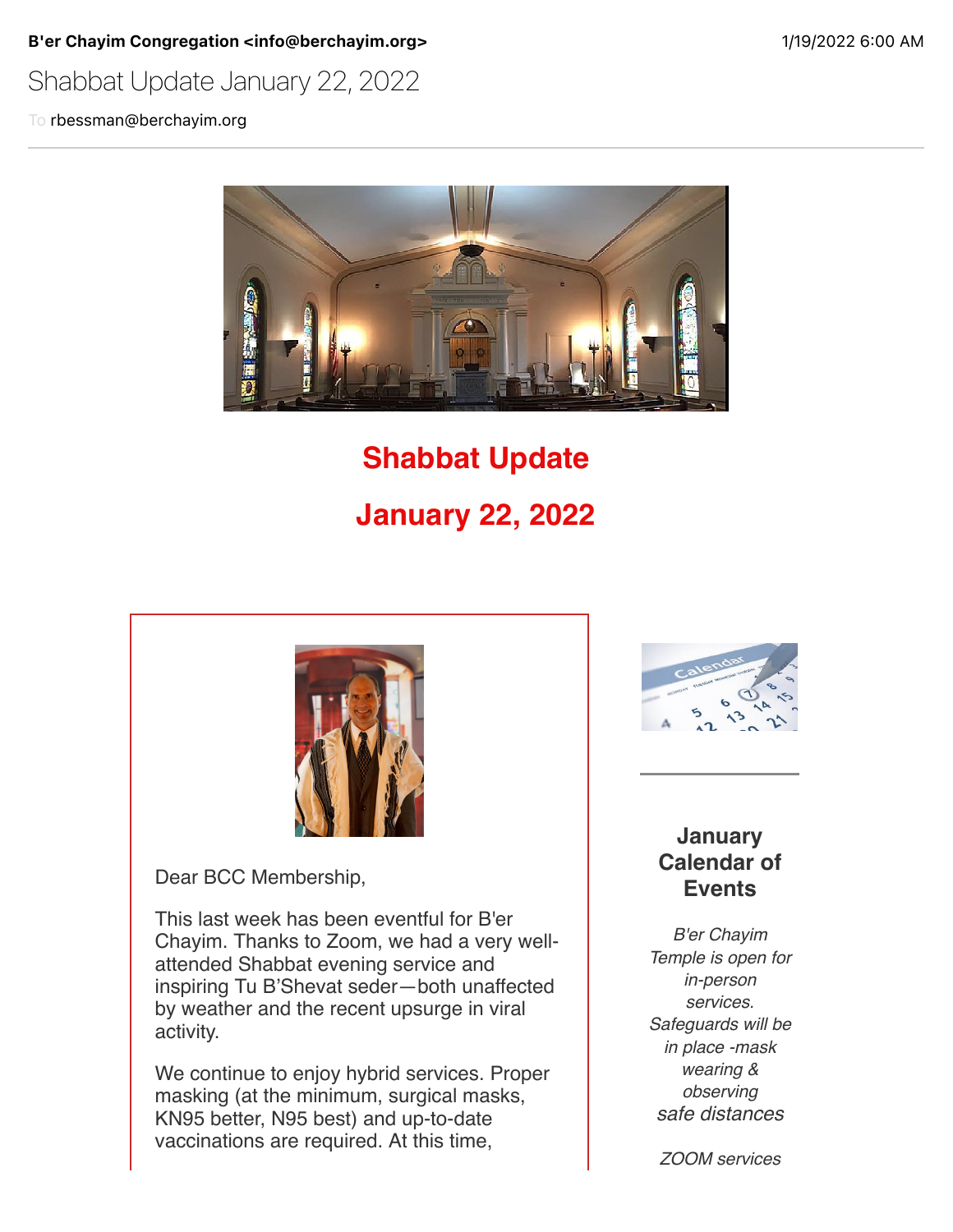members and their extended families are welcome to attend in-person services. Of course, everyone is welcome to join online. If you have any questions, please reach out to a board member or me.

I hope classes will resume in person soon; however, they remain Zoom-only. Students seem to be pleased with the new schedule of adult classes: 45 minutes of Hebrew followed by 45 minutes of "Aseret Hadibrot" learning. Tomorrow, Hebrew begins at 7:00 pm, and our exploration into the Ten Commandments follows at 7:45 pm. Class members are very friendly—don't be shy about attending if you haven't been able to yet.

This week we receive the Ten Statements (i.e., the Ten Commandments) after Moses hears some very sound advice from his father-in-law, Jethro (Hebrew: Yitro, also the name of this week's parashah). We find that leadership has its challenges, but Moses is doing pretty well considering he is—quite literally—living the Torah.

Hope to see many of you tomorrow, and Shabbat Shalom,

Cantor Richard Bessman



# This Week's Torah Portion

*continue*

**Thursday** January 20 7:00 - 7:45 pm Adult Hebrew 7:45 - 8:30 pm Adult Education "Aseret - The Big Ten" ZOOM only

Friday January 21 7:30 pm Erev Shabbat **Service** In person & ZOOM



#### **Yahrzeits for week ending**

**January 22, 2022 16 Sh'vat 5782**

> Joseph **Sonneborn**

Rose Spear

Rachel Beerman

Sarah G. Bernstein

Harry Parish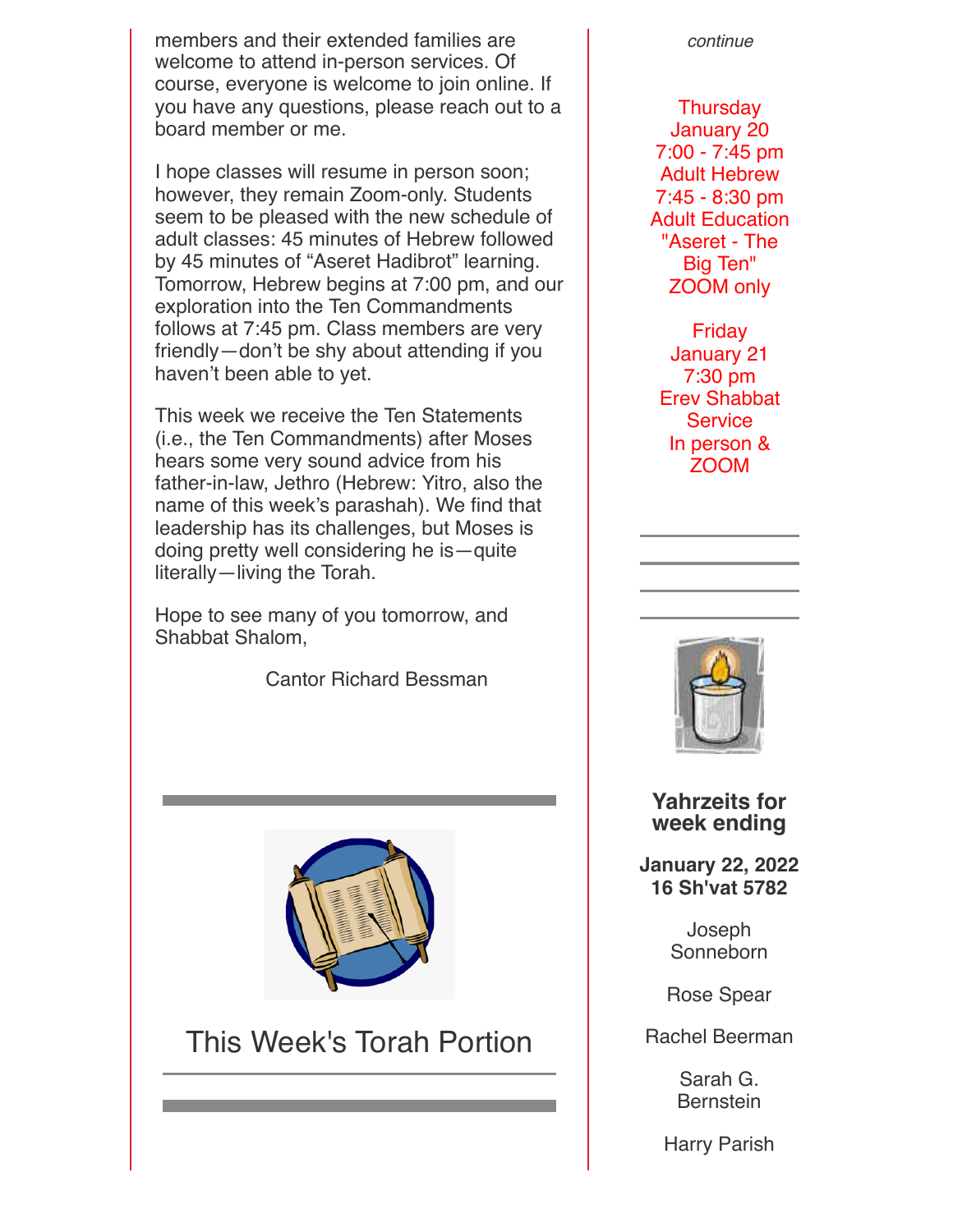*Yitro*

*Jethro***יִתְר!**

## *Exodus 18:1–20:23*

Summary:

- Yitro brings his daughter Zipporah and her two sons, Gershom and Eliezer, to his son-in-law Moses. (18:1-12)
- Moses follows Yitro's advice and appoints judges to help him lead the people. (18:13-27)
- The Children of Israel camp in front of Mount Sinai. Upon hearing the covenant, the Israelites respond, "All that God has spoken we will do." (19:1- 8)
- After three days of preparation, the Israelites encounter God at Mount Sinai. (19:9-25)
- God gives the Ten Commandments aloud directly to the people. (20:1-14)
- Frightened, the Children of Israel ask Moses to serve as an intermediary between God and them. Moses tells the people not to be afraid. (20:15-18)

Sara Sommer

Betty Atkinson Favre

Johanna Rapp

Goldie Kaplon

John Franklin Atkinson

L. Lee **Lichtenstein** 

Freda Vanetsky

Sara R. Gerson

Ellinor O. Hirsh

Edna Rosenbaum

Harvey H. Weiss





### **Happy Birthday**

**January 13** Gregg Schaaf Robin Reddng

**January 24** Deb Litman

**January 26** Carol Granet

**Happy Anniversary**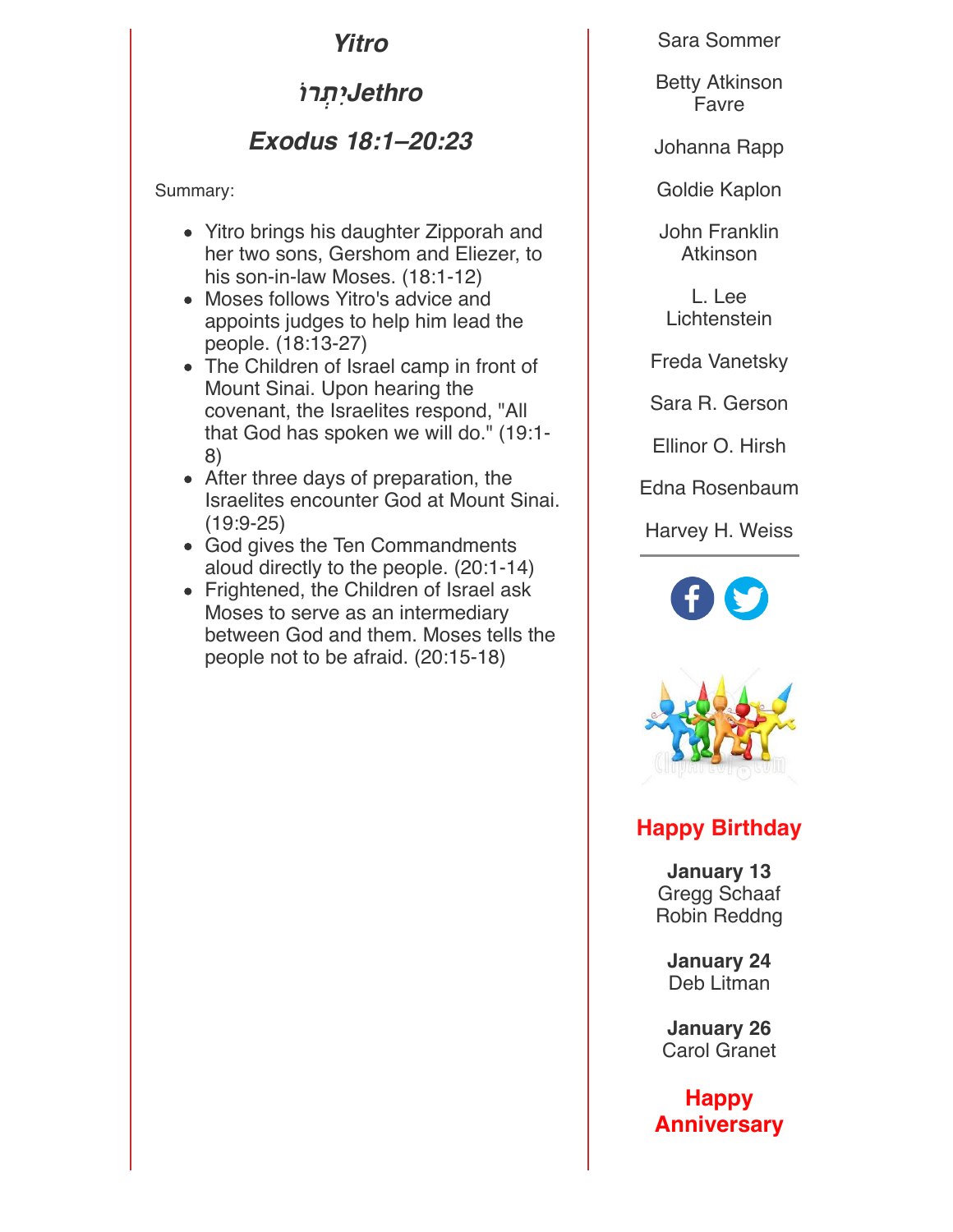share your birthday and anniversaries dates with our friends and families...contact info@berchayim.org



B'er Chayim **Contact** Information:

Temple phone: 301-722-5688

Cantor Bessman email: rbessman@ berchayim.org

#### "Virtual" instructions -

*To watch on Zoom send an email to admin@berchayim.org and the ID and Password will be emailed back to you. The ZOOM Id and Password will be the same each Friday evening. Please remember that Rebecca is part time, and leave yourself enough time.*

*Following along in prayerbooks for ZOOM services:*